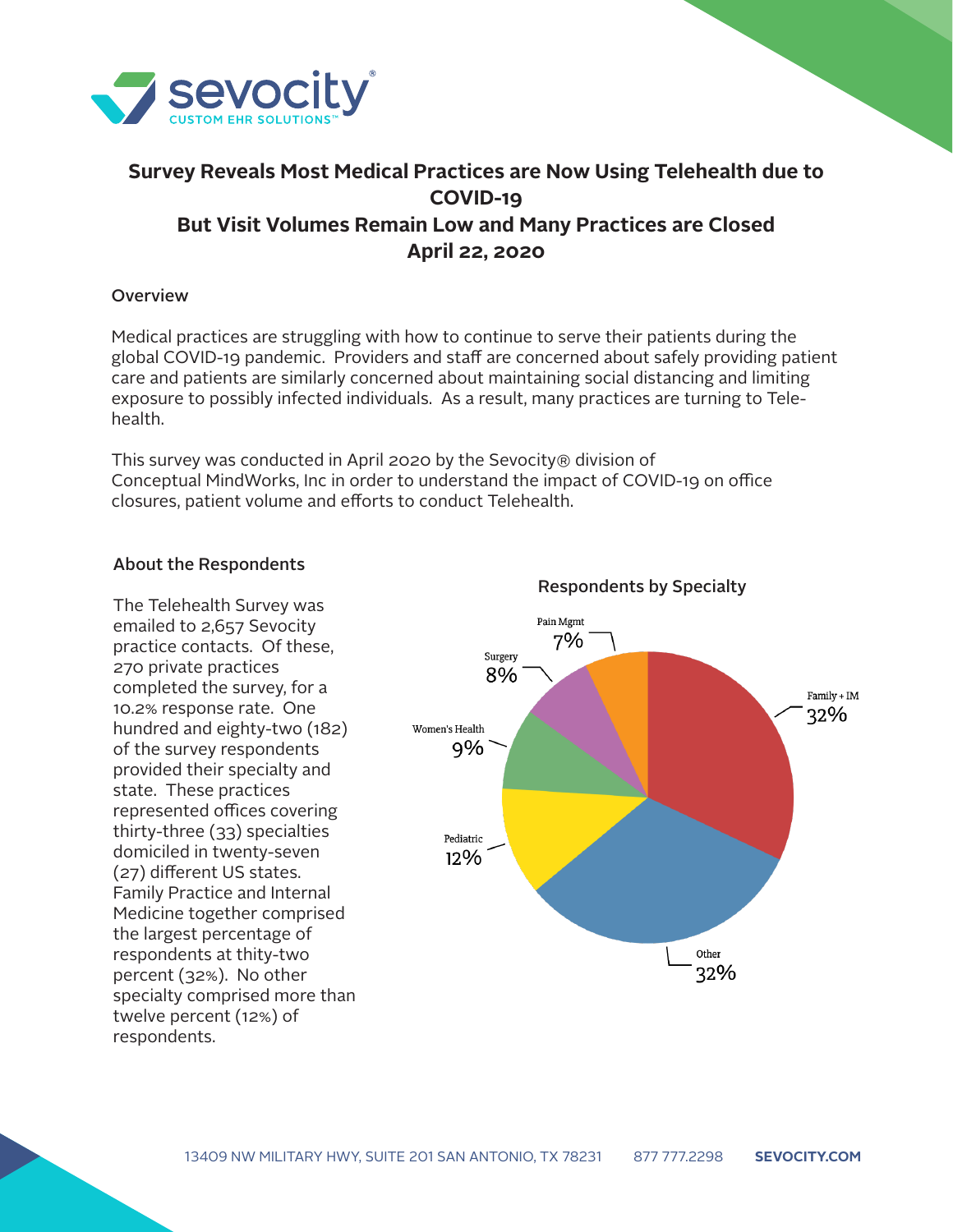

## Summary

## Many Offices are Closed and Patient Volume is Significantly Down for Most Offices

As of the survey dates (April 7-April 15, 2020), 22.6% of survey respondents' offices were closed due to COVID-19 and 71.8% of respondents are experiencing in person patient volumes less than 50% compared with pre-pandemic:



## Telehealth Usage has Soared but Patient Volumes Remain Low

Reported Telehealth usage increased from 6% to 85% due to the pandemic. However, 96% of survey respondents reported less than the typical average of 20 average office visits per provider(1) and nearly 71% reported fewer than 10 Telehealth visits per day per provider. This makes it very clear that, barring measures allowing significant volumes of patients to be seen in person, Telehealth visits will need to increase substantially for patients to receive care and for medical practices to stay afloat.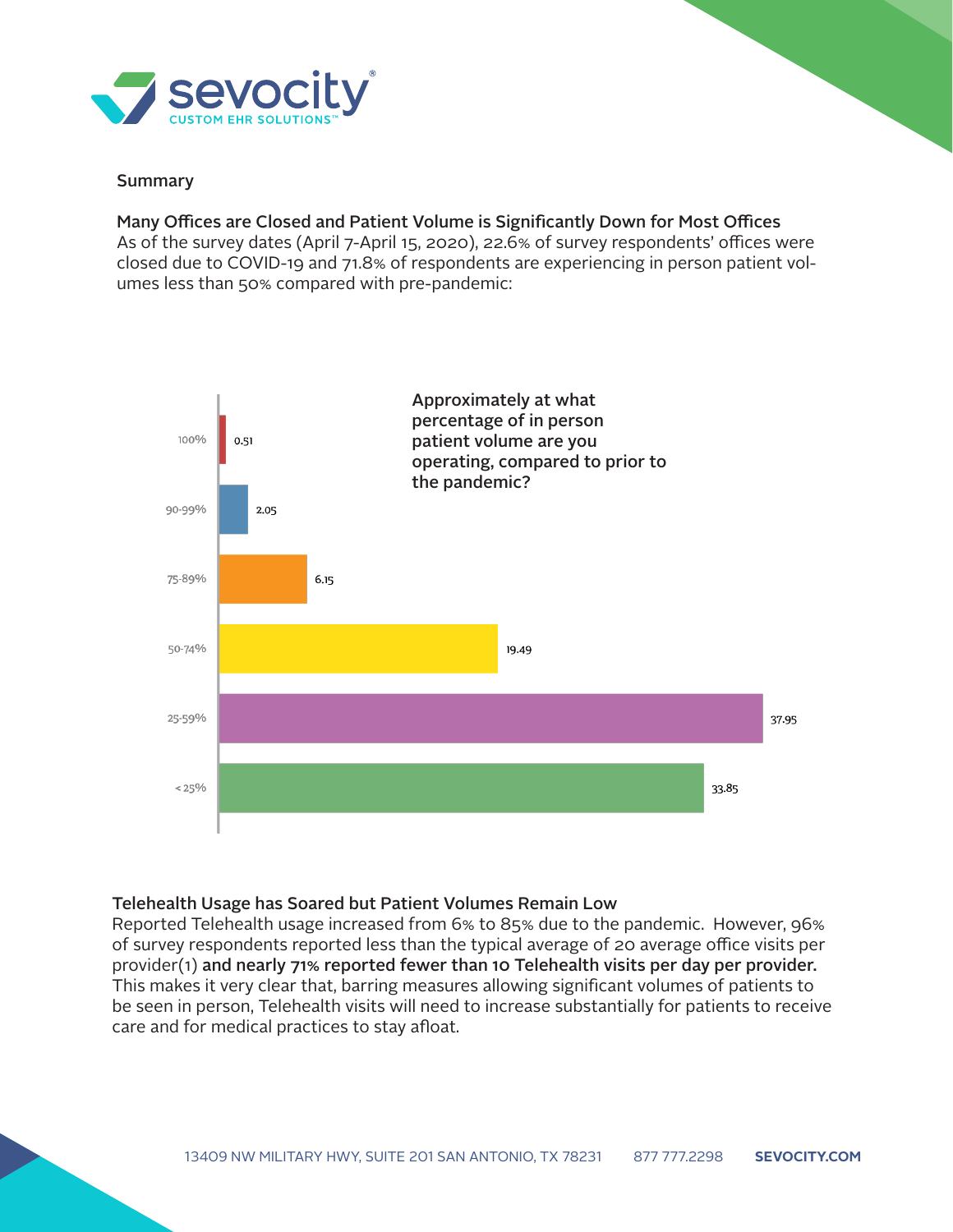



#### Prior Telehealth Experience Helped – But Not as Much as Expected

Among all practices now offering telehealth 28.4% have been able to average ten (10) or more visits per day per provider, while 38.5% of practices offering telehealth prior to the pandemic have been able to average 10 or more visits per day.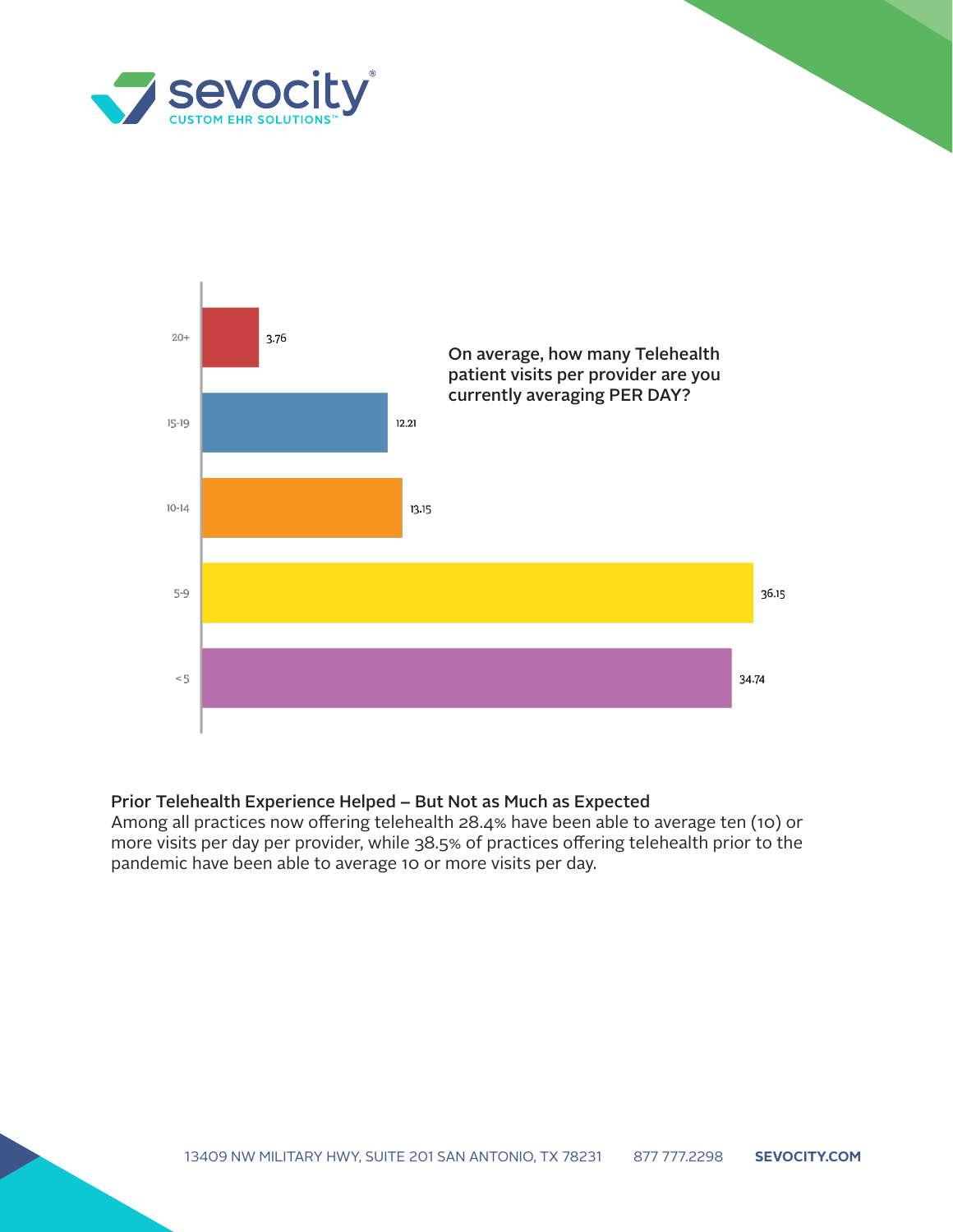

### Many Barriers Exist to Effective Telehealth Delivery

Practices cite patient access to video technology as the biggest challenge in offering Telehealth; however, many other barriers exist. In their rankings, 34.4% of respondents selected Patient Access to Video as their #1 challenge, with 31.3% selecting My Specialty Doesn't Work with Telehealth as their #1 challenge. The following chart displays the weighted average of respondents' ranking of various challenges.



Other challenges noted by multiple respondents included Internet bandwidth/connectivity, patient age, patient acceptance of telemedicine, workflow and the need to physically examine patients in person.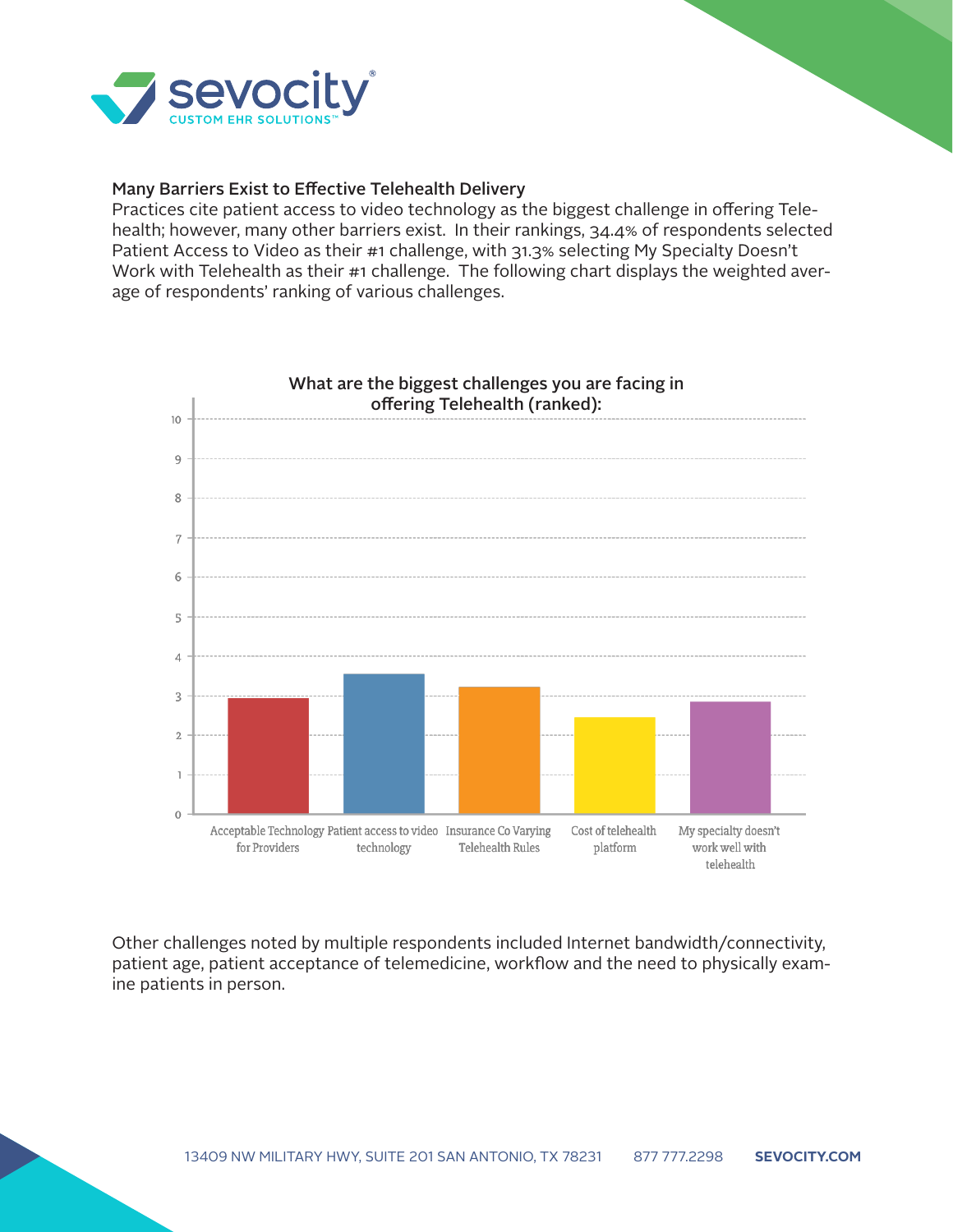

#### Ease of Use Trumps All Other Functionality Needs

Respondents were also asked to rank their chief functionality needs with 44.1% selecting Patient Ease of Use as most important, while 34.4% ranked Provider Ease of Use as most important. Other functionality needs mentioned by multiple respondents included the patient's ability to schedule their own telemedicine appointment and automated debit/credit card collections for visits.

### Specialty Matters a Lot

Pain Management reported the highest percentage of providers currently conducting 10 or more patient visits per day via Telehealth. The percentage of other specialists reporting ten or more Telehealth visits per day was initially surprising. However, a detailed review of this category found that Endocrinology and Nephrology were the specialties with the highest percentage of these practices reporting ten or more Telehealth visits per provider per day.